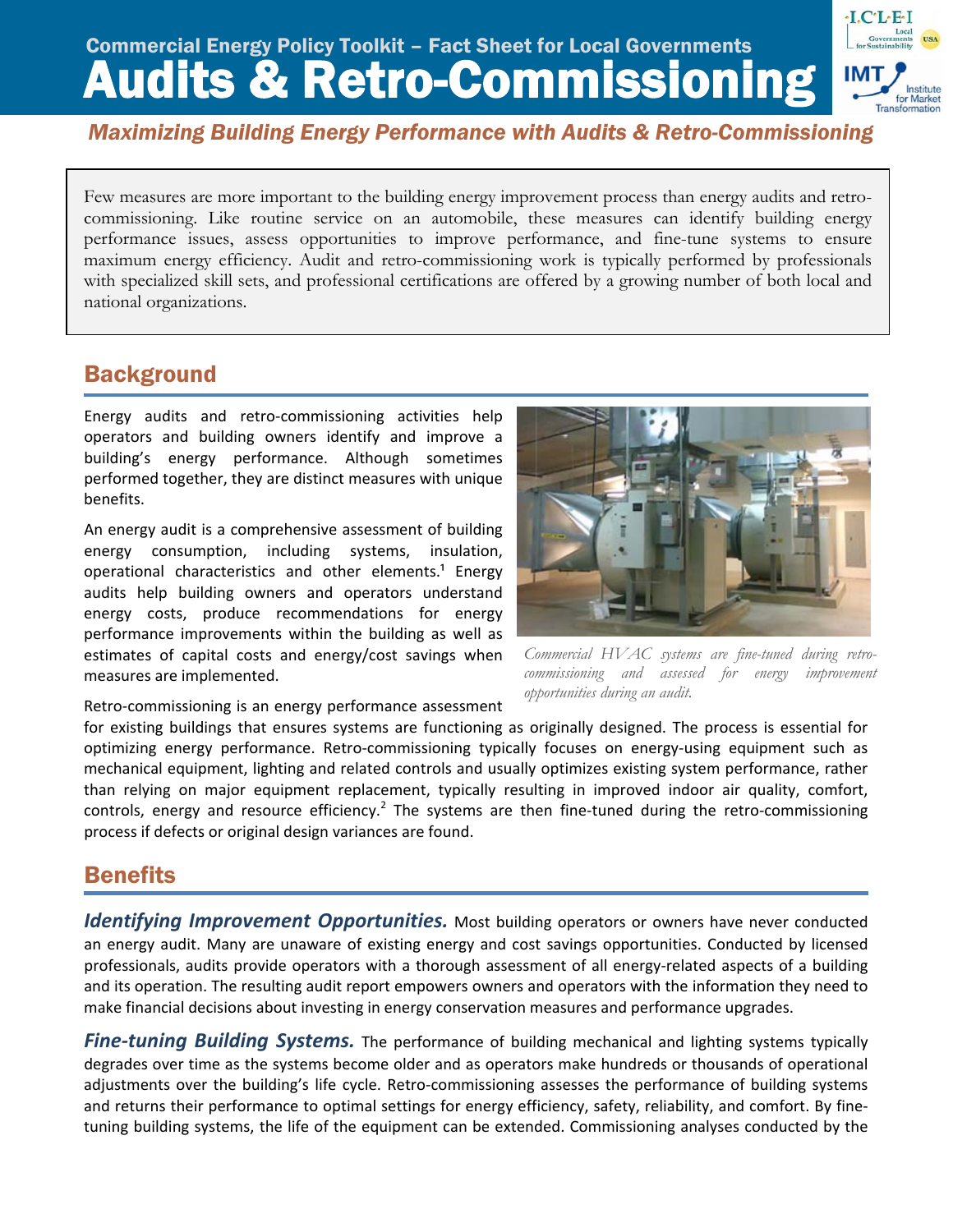Lawrence Berkeley National Laboratory (LBNL) indicate retro‐commissioning measures typically pay back over a period of 6 months to 2.5 years. The LBNL analyses called commissioning activities "the single-most costeffective strategy for reducing energy, costs, and greenhouse gas emissions in buildings today."<sup>3</sup>

*Creating Jobs.* An emerging field of employment for the next generation of building systems professionals, energy audits and retro-commissioning work directly creates jobs for credentialed energy auditors and retrocommissioning agents. Local jurisdictions should prioritize workforce development initiatives in conjunction with any energy audit or retro‐commissioning policies.

# Getting Started

Energy audit and retro‐commissioning policies should be developed with input from local energy auditors, commissioning agents and building operators. Jurisdictions should create workforce development initiatives, as well as create or leverage existing incentives to offset the cost of these measures to building owners.

#### **Step 1:** *Identify existing incentives.*

Many utilities offer subsidized energy audits and retro-commissioning. Jurisdictions should, to the extent possible, create a policy framework that leverages existing incentives for building owners to conduct these measures.

#### **Step 2:** *Support workforce capacity.*

Energy audits and retro-commissioning should be conducted by licensed or credentialed professionals to ensure quality craftsmanship. Jurisdictions should assess current workforce capacity and provide workforce training programs to supplement the existing market.

#### **Step 3:** *Assess the policy framework.*

Energy audit and retro-commissioning policies should be structured in a cost-effective manner for building owners. Audits and retro-commissioning do not need to be conducted each year, and the audit and retro-commissioning requirements may differ for buildings of different sizes, ages, and complexity. Jurisdictions should work with local stakeholders to construct a reasonable policy framework that achieves the policy goals in a cost-effective manner.

## Existing Policies or Programs

#### *New York City, NY: Local Law 87 (Greener, Greater Buildings Plan)*

<http://www.nyc.gov/html/planyc2030/html/about/ggbp.shtml>

- **Adopted:** 2009 **/ Effective:** 2013
- **Affected Property Types:** Commercial and multifamily buildings 50,000 SF and greater



 $\cdot$ I.C $\cdot$ L $\cdot$ E $\cdot$ I

- **Key Requirements:**
	- o Buildings must have an energy audit and retro‐commissioning conducted by a licensed professional once every 10 years. The initial implementation timeframe is 2013‐2022.
	- o Audit and retro‐commissioning results must be reported to New York City.
	- o Buildings that achieve LEED for Existing Buildings certification or the ENERGY STAR label in two of three years prior to the reporting deadline are exempted from audit and retro-commissioning requirements.

For Access to the Commercial Buildings Toolkit visit http://www.icleiusa.org/commercialenergypolicytoolkit For Further Information on Local Sustainability visit www.icleiusa.org & www.imt.org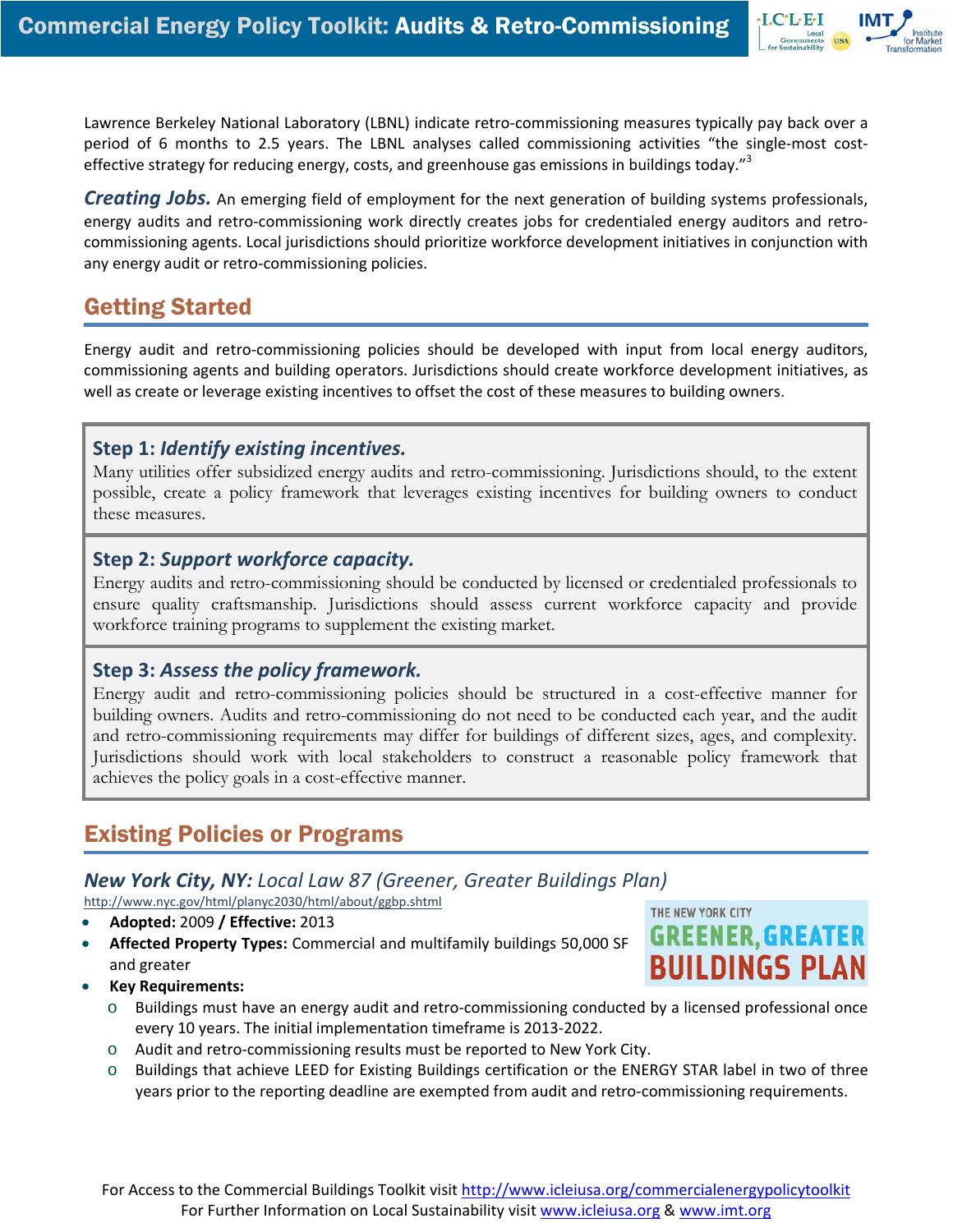

#### *San Francisco, CA: Existing Commercial Buildings Energy Performance Ordinance* [http://www.sfbos.org/ftp/uploadedfiles/bdsupvrs/committees/materials/LU012411\\_101105.pdf](http://www.sfbos.org/ftp/uploadedfiles/bdsupvrs/committees/materials/LU012411_101105.pdf)

- **Adopted:** 2011 **/ Effective:** 2011‐2013
- **Affected Property Types:** Commercial and municipal buildings 10,000 SF and greater
- **Key Requirements:**
	- $\circ$  Buildings greater than 50,000 SF must receive an ASHRAE Level II audit; buildings 10,000 SF to 49,999 SF must receive an ASHRAE Level I audit. Audit results must be reported to San Francisco.
	- o Audits must be conducted every three years.
	- o Buildings that achieve LEED for Existing Buildings certification or the ENERGY STAR label in two of three years prior to the reporting deadline are exempted from audit and retro-commissioning requirements.

#### *Providence, RI: Retro‐Commissioning Energy Efficiency Grants*

[http://www.providenceplanning.org/index.php?option=com\\_content&view=article&id=144&Itemid=144](http://www.providenceplanning.org/index.php?option=com_content&view=article&id=144&Itemid=144)

• **Overview:** Pilot program designed to help reduce carbon emissions, save energy, and create jobs. The City of Providence will award 7‐10 grants to support retro‐ commissioning projects at an estimated average of \$20,000 per building, to help fund comprehensive retro-commissioning, including the technical assessment, on-site adjustments, HVAC and controls systems integration, and retro-commissioning documentation.



- **Affected Property Types:** Commercial, Institutional, and Industrial
- **Key Requirements:**
	- o Applicants must be a taxpaying for‐profit company OR nonprofit primarily providing services to the needy or the art, AND located within the City of Providence.
	- o This pilot favors applicants with demonstrated need and limited access to resources, institutions that serve low-income or otherwise distressed populations, use fuel oil, and demonstrate savings for business viability or job growth or retention.
	- o Buildings must contract to hire pre‐qualified retro‐commissioning consultants, who are technical assistants with expertise in building science.

## Complementary Policies

#### *Complementary Policy Landscape for Audits & Retro‐Commissioning*



For Access to the Commercial Buildings Toolkit visit http://www.icleiusa.org/commercialenergypolicytoolkit For Further Information on Local Sustainability visit www.icleiusa.org & www.imt.org